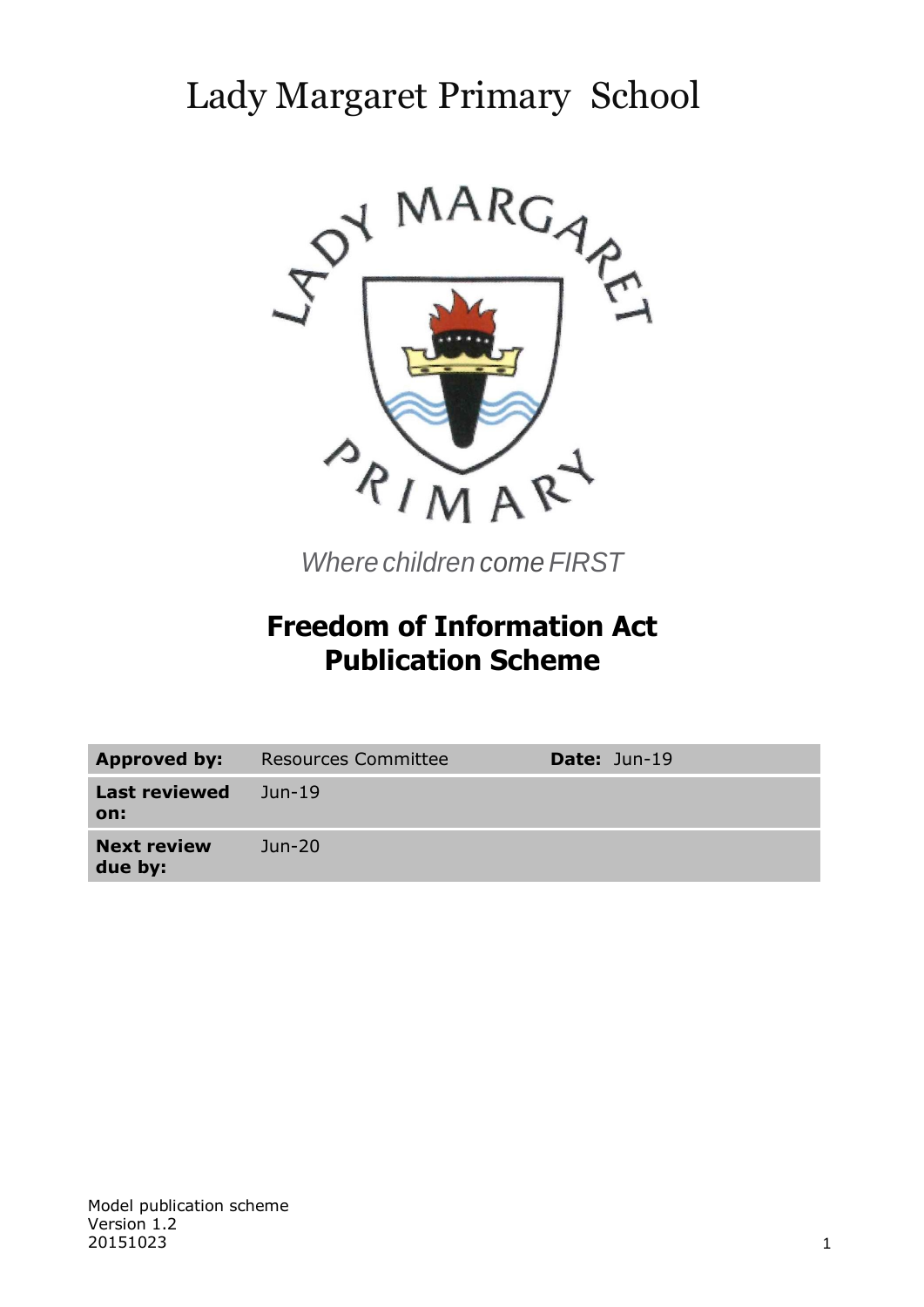# **Freedom of Information Act**

This model publication scheme has been prepared and approved by the **Information Commissioner.** It may be adopted without modification by any public authority without further approval and will be valid until further notice.

This publication scheme commits an authority to make information available to the public as part of its normal business activities. The information covered is included in the classes of information mentioned below, where this information is held by the authority. Additional assistance is provided to the definition of these classes in sector specific guidance manuals issued by the Information Commissioner.

The scheme commits an authority:

- To proactively publish or otherwise make available as a matter of routine, information, including environmental information, which is held by the authority and falls within the classifications below.
- To specify the information which is held by the authority and falls within the classifications below.
- To proactively publish or otherwise make available as a matter of routine, information in line with the statements contained within this scheme.
- To produce and publish the methods by which the specific information is made routinely available so that it can be easily identified and accessed by members of the public.
- To review and update on a regular basis the information the authority makes available under this scheme.
- To produce a schedule of any fees charged for access to information which is made proactively available.
- To make this publication scheme available to the public.
- To publish any dataset held by the authority that has been requested, and any updated versions it holds, unless the authority is satisfied that it is not appropriate to do so; to publish the dataset, where reasonably practicable, in an electronic form that is capable of re-use; and, if any information in the dataset is a relevant copyright work and the public authority is the only owner, to make the information available for re-use under the terms of the Re-use of Public Sector Information Regulations 2015, if they apply, and otherwise under the terms of the Freedom of Information Act section 19.

The term 'dataset' is defined in section 11(5) of the Freedom of Information Act. The term 'relevant copyright work' is defined in section 19(8) of that Act.

#### **Classes of information**

#### **Who we are and what we do.**

Organisational information, locations and contacts, constitutional and legal governance.

#### **What we spend and how we spend it.**

Financial information relating to projected and actual income and expenditure, tendering, procurement and contracts.

#### **What our priorities are and how we are doing.**

Model publication scheme Version 1.2 20151023 2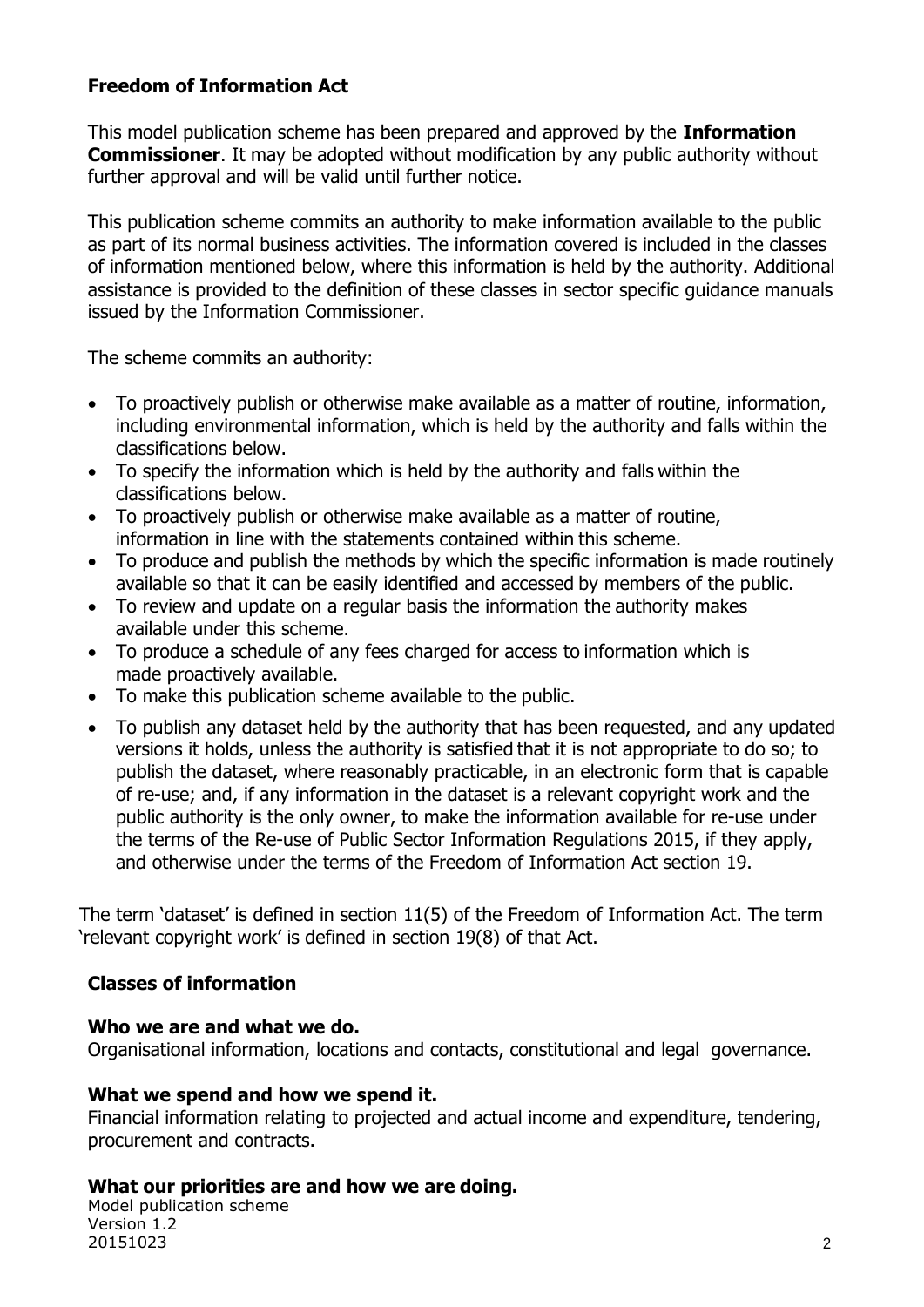Strategy and performance information, plans, assessments, inspections and reviews.

## **How we make decisions.**

Policy proposals and decisions. Decision making processes, internal criteria and procedures, consultations.

## **Our policies and procedures.**

Current written protocols for delivering our functions and responsibilities.

## **Lists and registers.**

Information held in registers required by law and other lists and registers relating to the functions of theauthority.

## **The services we offer.**

Advice and guidance, booklets and leaflets, transactions and media releases. A description of the services offered.

The classes of information will not generally include:

- Information the disclosure of which is prevented by law, or exempt under the Freedom of Information Act, or is otherwise properly considered to be protected from disclosure.
- Information in draft form.
- Information that is no longer readily available as it is contained in files that have been placed in archive storage, or is difficult to access for similar reasons.

## **The method by which information published under this scheme will be made available**

The authority will indicate clearly to the public what information is covered by this scheme and how it can be obtained.

Where it is within the capability of a public authority, information will be provided on a website. Where it is impracticable to make information available on a website or when an individual does not wish to access the information by the website, a public authority will indicate how information can be obtained by other means and provide it by those means.

In exceptional circumstances some information may be available only by viewing in person. Where this manner is specified, contact details will be provided. An appointment to view the information will be arranged within a reasonable timescale.

Information will be provided in the language in which it is held or in such other language that is legally required. Where an authority is legally required to translate any information, it will do so.

Obligations under disability and discrimination legislation and any other legislation to provide information in other forms and formats will be adhered to when providing information in accordance with this scheme.